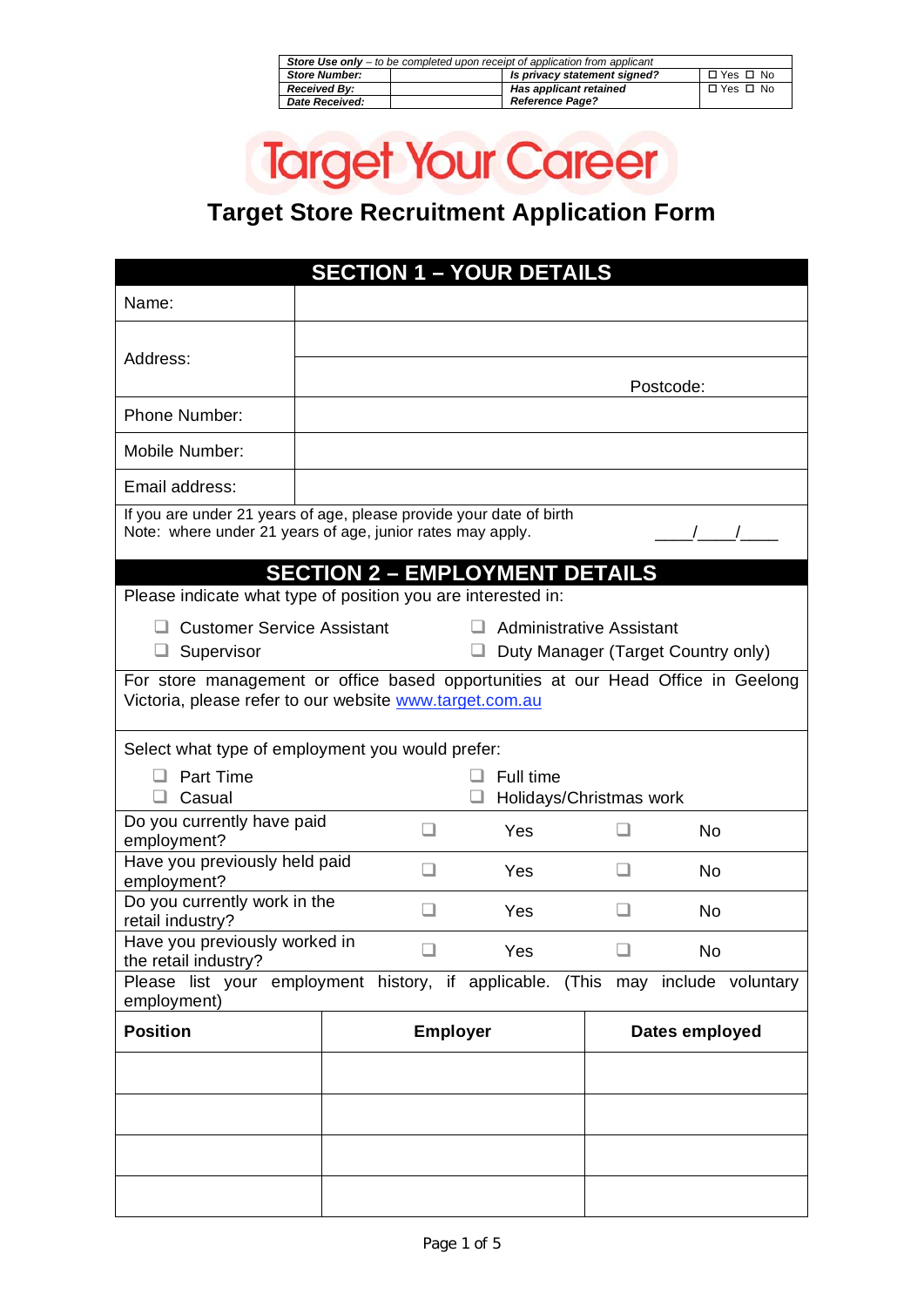| <b>SECTION 3 - EDUCATION DETAILS</b>               |                                                                               |                                                                                                                                              |  |  |
|----------------------------------------------------|-------------------------------------------------------------------------------|----------------------------------------------------------------------------------------------------------------------------------------------|--|--|
| Are you currently                                  | Full time                                                                     |                                                                                                                                              |  |  |
| studying:                                          | Part time<br>Not studying                                                     |                                                                                                                                              |  |  |
| If studying, please                                | Year 9                                                                        | Year 10                                                                                                                                      |  |  |
| indicate your current                              | Year 11                                                                       | Year 12                                                                                                                                      |  |  |
| level of study:                                    | Certificate                                                                   | Diploma                                                                                                                                      |  |  |
| Name of school/                                    | Diploma                                                                       | Degree                                                                                                                                       |  |  |
| education institution:                             |                                                                               |                                                                                                                                              |  |  |
| If not studying, please                            |                                                                               |                                                                                                                                              |  |  |
| specify the highest level                          |                                                                               |                                                                                                                                              |  |  |
| of study attained                                  |                                                                               |                                                                                                                                              |  |  |
| Completion date of your                            |                                                                               |                                                                                                                                              |  |  |
| highest level of study<br>attained (year)          |                                                                               |                                                                                                                                              |  |  |
| Name of school/                                    |                                                                               |                                                                                                                                              |  |  |
| education institution                              |                                                                               |                                                                                                                                              |  |  |
| attended:                                          |                                                                               |                                                                                                                                              |  |  |
|                                                    | <b>SECTION 4 - ACHIEVEMENTS, SKILLS OR TRAINING</b>                           |                                                                                                                                              |  |  |
| List any achievements                              |                                                                               |                                                                                                                                              |  |  |
| i.e. employment,                                   |                                                                               |                                                                                                                                              |  |  |
| education, personal or                             |                                                                               |                                                                                                                                              |  |  |
| sporting                                           |                                                                               |                                                                                                                                              |  |  |
| List any additional skills<br>or training you have |                                                                               |                                                                                                                                              |  |  |
| completed.                                         |                                                                               |                                                                                                                                              |  |  |
| List your hobbies,                                 |                                                                               |                                                                                                                                              |  |  |
| interests or involvements                          |                                                                               |                                                                                                                                              |  |  |
|                                                    | <b>SECTION 5 - AVAILABILITY</b>                                               |                                                                                                                                              |  |  |
|                                                    | Please indicate the days and times you are able to work.                      | Note that you will not                                                                                                                       |  |  |
|                                                    |                                                                               | necessarily be asked to work all the hours you are available. The information enables us                                                     |  |  |
|                                                    | to source employment opportunities according to your availability.            |                                                                                                                                              |  |  |
| <b>Day</b>                                         | <b>Start</b>                                                                  | <b>Finish</b>                                                                                                                                |  |  |
| Monday                                             |                                                                               |                                                                                                                                              |  |  |
| Tuesday                                            |                                                                               |                                                                                                                                              |  |  |
| Wednesday                                          |                                                                               |                                                                                                                                              |  |  |
| Thursday                                           |                                                                               |                                                                                                                                              |  |  |
| Friday                                             |                                                                               |                                                                                                                                              |  |  |
| Saturday                                           |                                                                               |                                                                                                                                              |  |  |
| Sunday                                             |                                                                               |                                                                                                                                              |  |  |
| Up to 4 hours                                      | Please indicate the amount of hours you are willing to work in a 7 day period | 5 to 9 hours                                                                                                                                 |  |  |
| 10 to 14 hours<br>20 to 24 hours<br>30 to 34 hours |                                                                               | 15 to 19 hours<br>25 to 29 hours<br>> 35 hours<br>If you are interested in Christmas/holiday work, please indicate your availability through |  |  |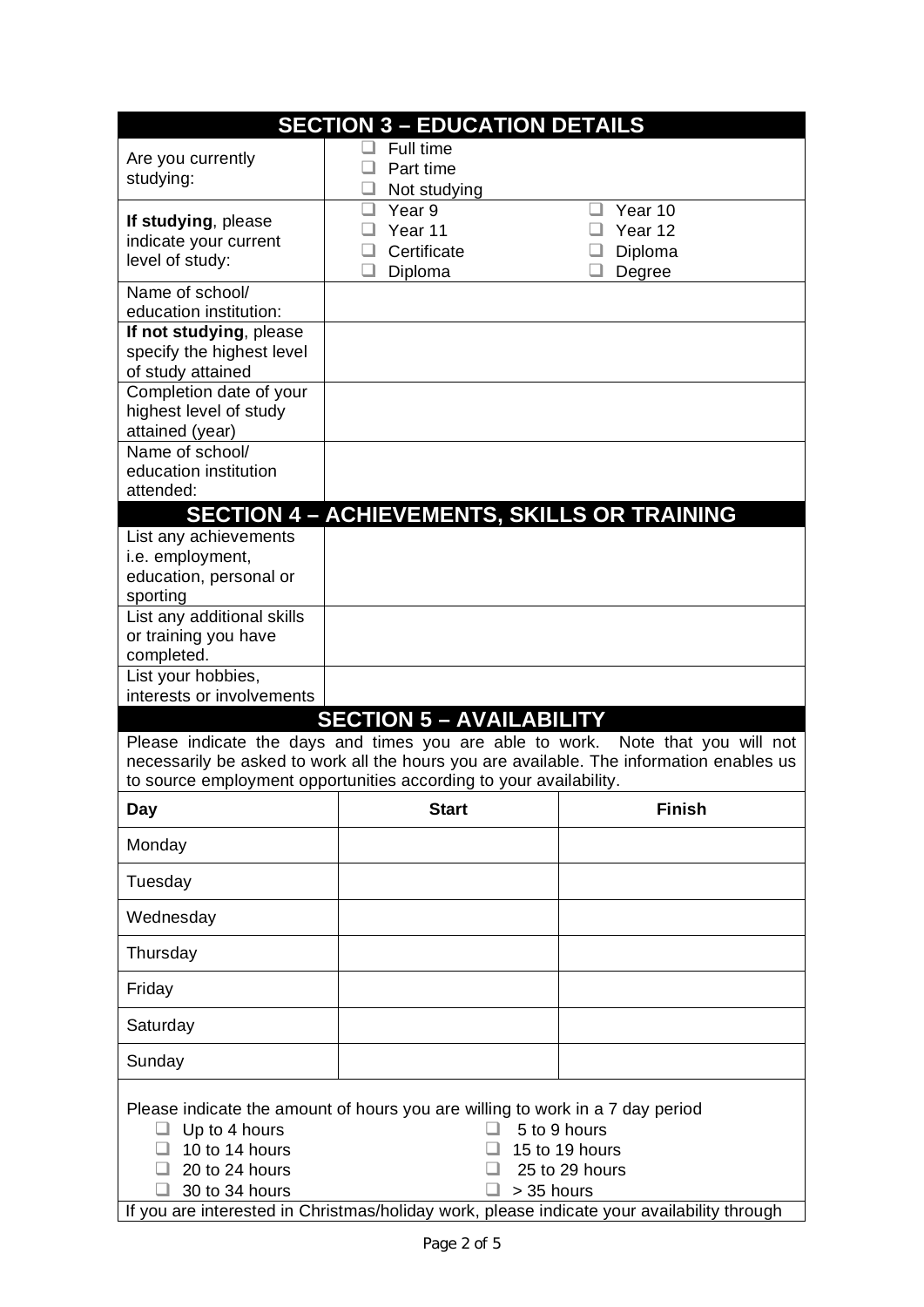| this period:                                                                                                        |                      |           |                       |        |                                    |
|---------------------------------------------------------------------------------------------------------------------|----------------------|-----------|-----------------------|--------|------------------------------------|
| 7 days per week                                                                                                     |                      |           |                       |        | 5 days including weekend days      |
| 5 weekdays only                                                                                                     |                      | ப         |                       |        | Less than 5 days including weekend |
| $\Box$ Less than 5 weekdays                                                                                         |                      |           | days                  |        |                                    |
| If you have scheduled holidays, please                                                                              |                      |           |                       |        |                                    |
| specify dates:                                                                                                      |                      |           |                       |        |                                    |
| <b>SECTION 6 - REFEREE DETAILS</b>                                                                                  |                      |           |                       |        |                                    |
| Please list the details of two referees who can be contacted to provide either                                      |                      |           |                       |        |                                    |
| employment or character references. Where employment referees may not be available,                                 |                      |           |                       |        |                                    |
| references may include a contact from school/university i.e. teacher, or family friend as a<br>character reference. |                      |           |                       |        |                                    |
|                                                                                                                     |                      |           |                       |        |                                    |
| Referee 1                                                                                                           |                      |           |                       |        |                                    |
| <b>Referee Name</b>                                                                                                 |                      |           |                       |        |                                    |
| Relationship with referee                                                                                           |                      |           |                       |        |                                    |
| Organisation                                                                                                        |                      |           |                       |        |                                    |
| Referee position                                                                                                    |                      |           |                       |        |                                    |
| Referee telephone number                                                                                            |                      |           |                       |        |                                    |
| Referee email address                                                                                               |                      |           |                       |        |                                    |
| Referee 2                                                                                                           |                      |           |                       |        |                                    |
| <b>Referee Name</b>                                                                                                 |                      |           |                       |        |                                    |
| Relationship with referee                                                                                           |                      |           |                       |        |                                    |
| Organisation                                                                                                        |                      |           |                       |        |                                    |
| Referee position                                                                                                    |                      |           |                       |        |                                    |
| Referee telephone number                                                                                            |                      |           |                       |        |                                    |
| Referee email address                                                                                               |                      |           |                       |        |                                    |
| Please note that Target will only conduct reference check/s following an interview.                                 |                      |           |                       |        |                                    |
| <b>SECTION 7 - RIGHT TO WORK DETAILS</b>                                                                            |                      |           |                       |        |                                    |
|                                                                                                                     | - 1                  | Yes       |                       |        | No                                 |
| Are you an Australian or New                                                                                        |                      |           |                       |        |                                    |
| Zealand permanent resident or<br>citizen?                                                                           | Proceed to Section 8 |           | Complete this section |        |                                    |
|                                                                                                                     |                      |           |                       |        |                                    |
| Please note you will be required to provide proof of your residency status (Visa and                                |                      |           |                       |        |                                    |
| Passport) if you are successful through the interview process. Providing this information                           |                      |           |                       |        |                                    |
| authorises the Department of Immigration and Multicultural Affairs to release the details                           |                      |           |                       |        |                                    |
| of your work rights status. This allows Target to ensure we comply with Australian Visa                             |                      |           |                       |        |                                    |
| requirements and enables you to be rostered appropriately according to your Visa type.                              |                      |           |                       |        |                                    |
| What hours does your Visa allow                                                                                     | $0 - 10$             |           |                       |        | $11 - 20$                          |
| you to work?                                                                                                        |                      | $21 - 30$ |                       | $31 +$ |                                    |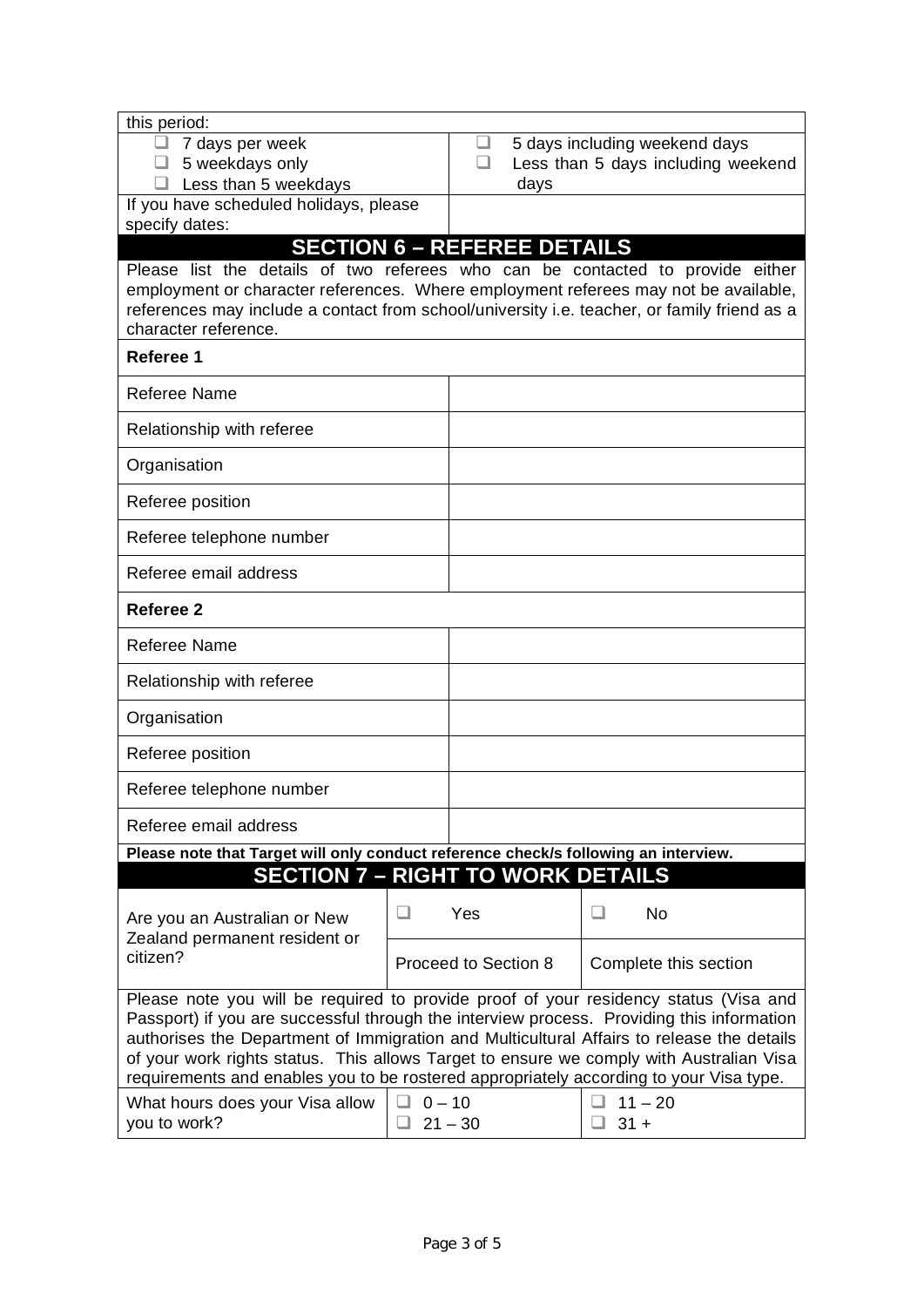### **SECTION 8 – PRIVACY STATEMENT**

Personal information collected via this application will only be used for the purpose of recruitment by Target Australia Pty Ltd.

The information you submit to us may be disclosed to referees, our team members who are involved in recruitment or support roles, security organisations, recruitment agencies and other third parties who assist us in the recruitment process.

If you choose not to provide any of the information requested, we may be unable to send you information, fully process your application or properly consider you for employment.

Any information we collect about you in future will be used and disclosed in the same manner as described above unless we tell you otherwise in advance. You may request access to personal information about you that is held by us.

#### **Consent and Warranty**

I consent to Target Australia Pty Ltd using and disclosing my personal information in the manner describe above.

#### **I warrant that:**

- I have read and understand the above statement.
- I am qualified to work in Australia, and if requested, can provide evidence of that fact (birth certificate, citizenship certificate, photo ID and/or working Visa, as appropriate)
- All the information I submit (including this form and any attached resume) is true and complete. I understand that any false or misleading information I provide may lead to rejection of my application, review of any employment I accept with Target Australia Pty Ltd and potentially my dismissal from such employment.